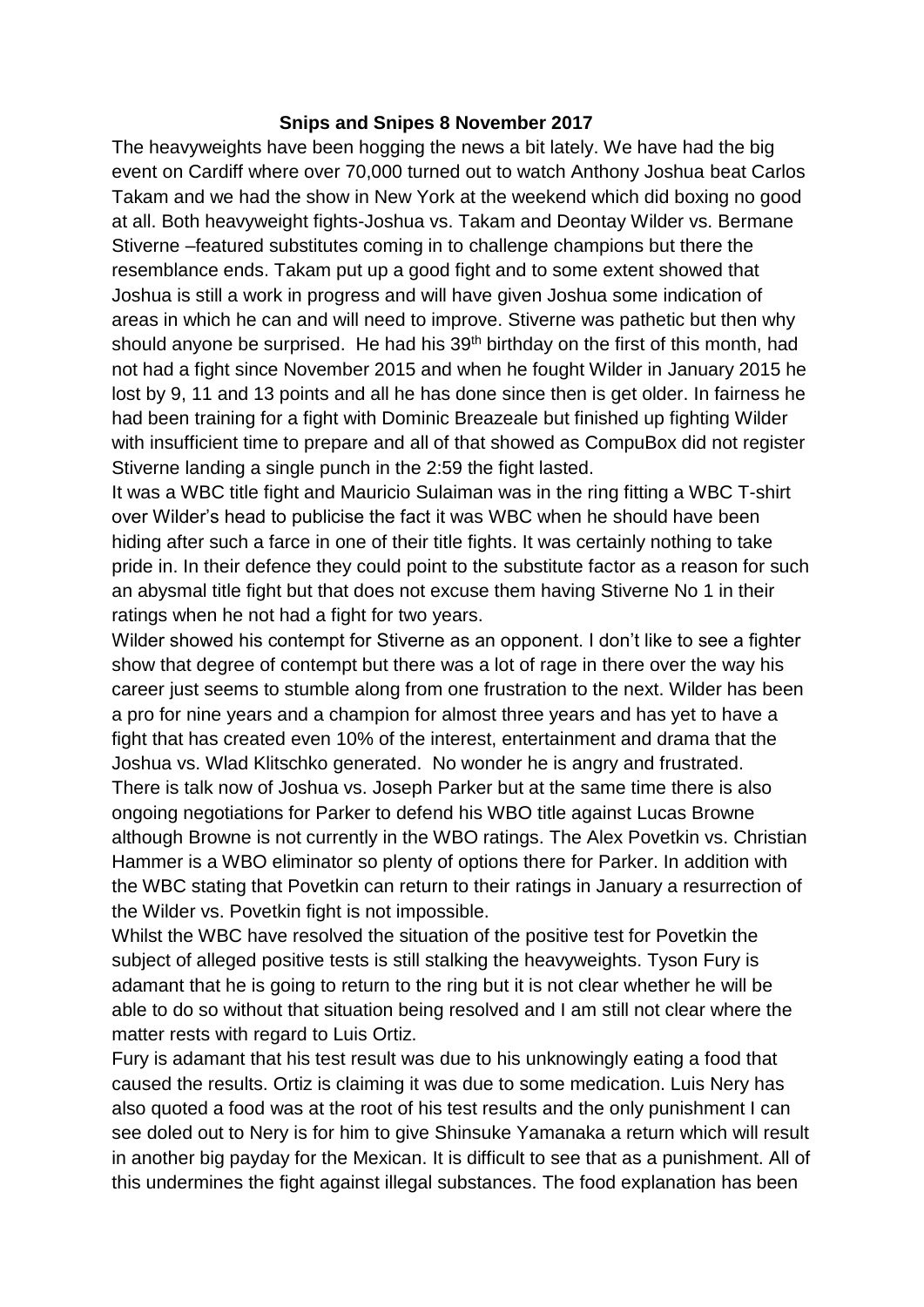used before and since it seems to have been accepted in the Nery case will be used more. The WBA have rightly suspended Ortiz and removed him from his their rankings and said he cannot fight for their title until September 2018. To me that is not enough. The minimum suspension for a confirmed positive test should be two years and for a second positive test five years. You will never make any inroads to the use of banned substances unless the chance of being caught is high and the level of punishment is severe. The suspensions by sanctioning bodies are limited in that they don't administrate boxing in any country and suspension by them does not stop the fighter from boxing only from boxing for a sanctioning body title. A case in point is Erkan Teper who is banned from fighting for the EBU title but is able to box in Germany. It is pointless having a great testing process if you are going to accept these types of explanations. The solution is already out there and is simple. The athlete is 100% responsible for what goes into his system. That's it. Whatever the athlete drinks eats or sniffs it his responsibility to ensure it is not contaminated. Rant over.

There is a phrase being bandied about known as the "The Anthony Joshua Effect". That Anthony Joshua effect was clearly seen in some recent purses. Whereas Joshua took down somewhere around \$20 million and Carlos Takam around \$6 ½ million for their fight Wilder's purse for the Stiverne fight was around \$1 ½ million and Stiverne's around \$500,000. In fact when you look at the purses for the undercard in New York which were Shawn Porter \$500,000, Adrian Granados \$200,000, Dominic Breazeale \$250,000 Eric Molina \$90, 000, Sergey Lipinets \$90,000 and Akihiro Kondo\$15,000 Takam received more for fighting Joshua than all of the combined purses for the fighters on the New York show. Joshua gets \$20 million for fighting Takam and Wilder \$1.5 million for fighting Stiverne-no wonder Wilder wants to fight Joshua.

Even if the Wilder vs. Stiverne fight was a farce there is plenty to look forward to. In no particular order there is already a mention of 5 May next year for Gennady Golovkin vs. Saul Alvarez II, we have Vasyl Lomachenko vs. Guillermo Rigondeaux on 9 December we have Leo Santa Cruz and Abner Mares sorting out dates and purses for their return match next year, there is Srisaket vs. Juan Francisco Estrada and Carlos Cuadras vs. Brian Viloria on 24 February in Carson, Anthony Dirrell defending his interim IBF super middle title against Jose Uzcategui 27 January , we have two interesting middleweight fights with Daniel Jacobs taking on unbeaten Luis Arias this weekend and Billy Joe Saunders putting his WBO middle title on the line against Canadian puncher David Lemieux on 16 December, there's Sergey Kovalev vs. Vyacheslav Shabranskyy for the vacant WBO light heavy title on 25 November, possible a fight in the Ney Year between Mikey Garcia and Jorge Linares, Jerwin Ancajas going onto the lion's den in Belfast to defend his IBF super fly title against unbeaten Jamie Conlan on 18 November, on 16 December it is Karo Murat and Dominic Boesel fighting a return of their contest in July when Murat came from behind to stop Boesel in the eleventh round to snap Boesel 24 bout winning record and take the vacant European light heavy title and if that's not enough we have the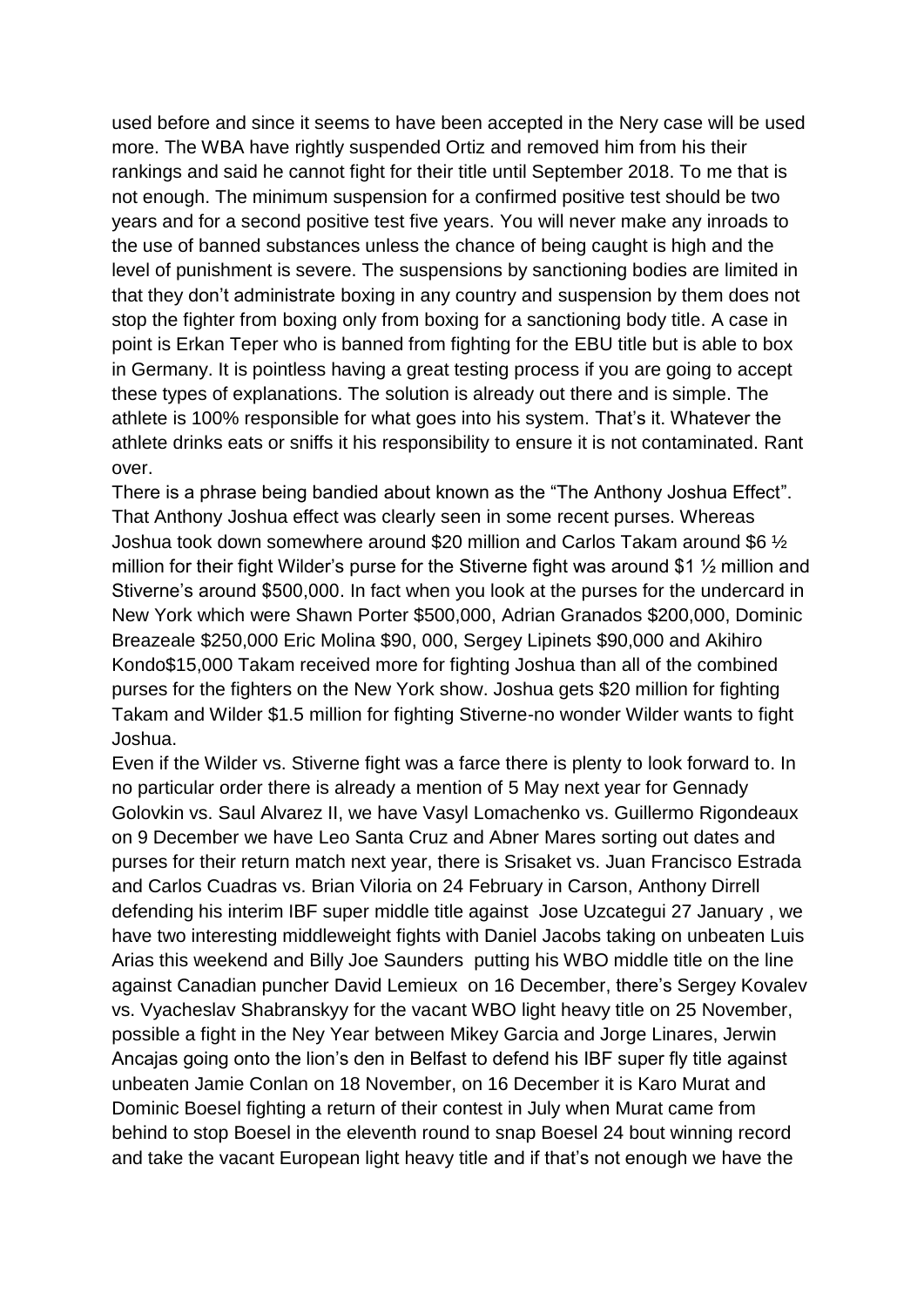WBSS semi-finals at cruiser and super middle early next year. What a wonderful sport.

Adonis Stevenson has a defence pencilled in for 17 January in Quebec City. The talk is of a defence against Badou Jack. It looks a very interesting fight but it should not be happening. Jack vacated the secondary WBA light heavy title after beating Nathan Cleverly. Apparently as part of the contract he signed to get the Cleverly fight Jack had to agree to relinquish the title if he won. He did so on the understanding that Mayweather Promotions were lining up a big fight for him. So far so good and that fight with Stevenson will be a bigger fight than Cleverly. Why should it not happen? Well because it screws Eleider Alvarez. He is the WBC No 1and.in his last two fights, both for the WBC Silver title; he has beaten Lucien Bute and Jean Pascal. How long has he been waiting for his title shot-six months, a year, eighteen months? Well in fact he has been No 1 with the WBC since December 2015 so almost two years. Let's get out the canapés and champagne to celebrate the fourth anniversary of Stevenson last mandatory defence –yes it was in November 2013. It's about time Alvarez got what he is owed-a shot at the WBC title.

Some interesting fights under the Alex Povetkin vs. Christian Hammer scrap in Ekaterinburg on 15 December will see former IBF feather champion Evgeny Gradovich taking on unbeaten Australian-based Irish southpaw TJ Doheny at super bantam: Doheny is No 3 with the IBF and Gradovich is No 6 so with positions 1 and 2 vacant the winner would be qualify to go top and become the mandatory challenger to Ryosuke Iwasa. Also on the show unbeaten super welter Magomed Kurbanov, the WBA No 6 faces OPBF No 3 Akinori Watanabe.

The Manny Pacquiao vs. Jeff Horn fight seems to have brought Australia to the attention of Top Rank. They have Gilberto Ramirez putting his WBO super middle title on the line on 3 February with the name of Ghanaian Habib Ahmed in the frame as a possible challenger and there was a suggestion that on 12 May it could be Australian Rohan Murdoch against Ramirez. There are plenty of good young fighters down there such as the Moloney twins and Jai Opetaia so there may be some long term benefits from Pacquiao vs. Horn particularly as it seems that if Horn gets past Gary Corcoran on 13 December then Top Rank's Terrence Crawford will be his next challenger. As for Ramirez somewhere in his schedule will have to be the return with Jesse Hart as the WBA put Hart at No 1 at their recent Convention.

It was good to see that Antonio Cervantes was honoured at that WBA Convention. The talented Colombian known as "Kid Pambele" had two spells as WBA light welterweight champion. He first won the title in 1972 by beating Alfonso Frazer in Panama and made ten defences losing the title to Wilfredo Benitez in 1976. He regained the title by beating Carlos Gimenez in 1977 and lost the title to Aaron Pryor in his seventh defence in 1980. When he retired in 1983 with a 91-12-3 record he had beaten some of the big names of that time such as Rodolfo Gonzalez, Nicolino Locche, Esteban De Jesus, Hector Thompson, Saoul Mamby and so many more. He was 18-3 in 21 title fights and only four of those fights were held in Colombia. A true ring great who was inducted into the International Boxing Hall of Fame in 1998.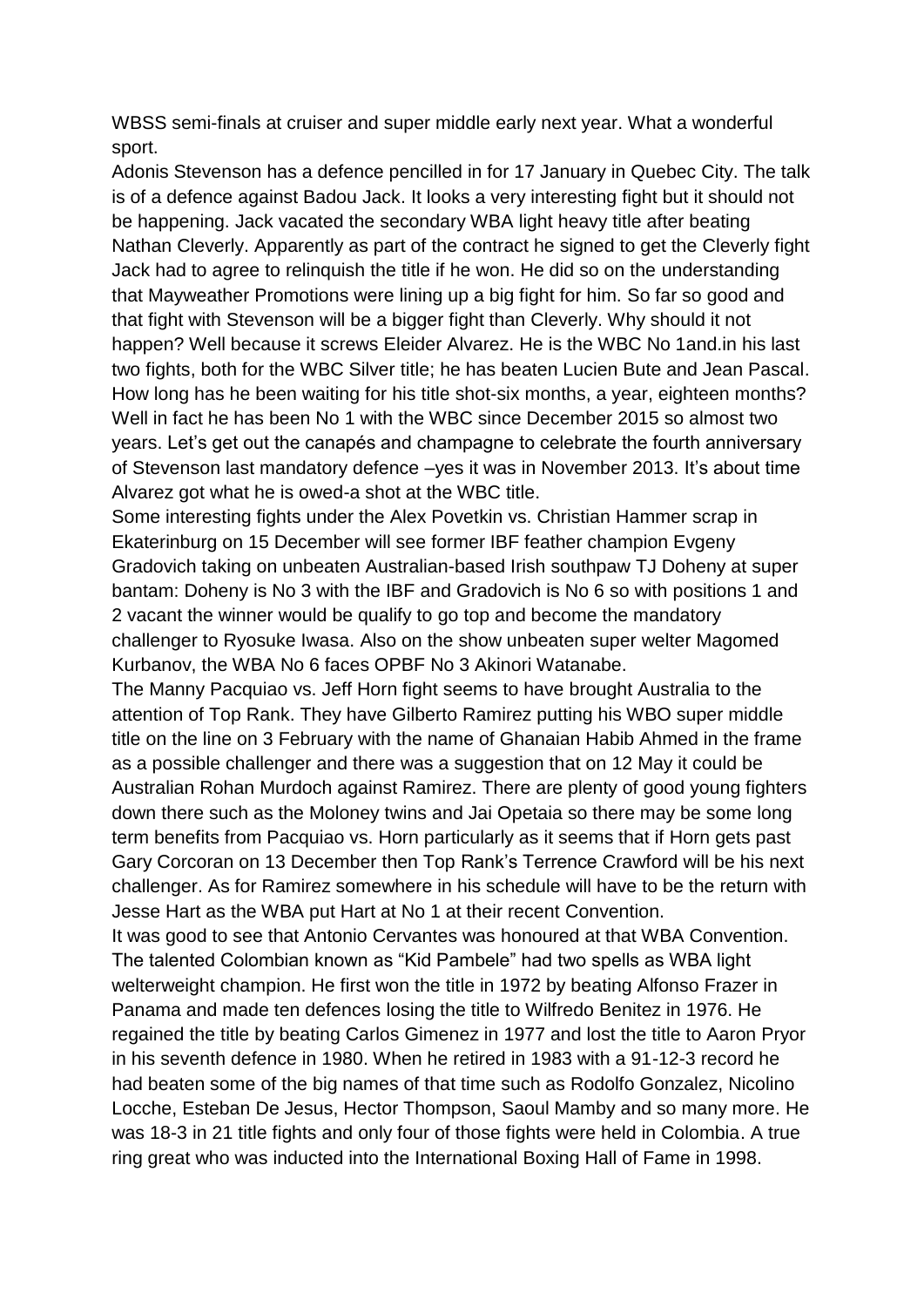Zolani Tete is another fighter getting some well deserved recognition. The former IBF super fly and current WBA interim bantam champion is on the list of candidates for the title Sports Star of the Year at the South African Sports Awards on 12 November. There is no guarantee that "Last Born" (a hint from his mum to his dad) will win but he is the first boxer to ever be on the list which is in itself and indication of the regard the talented little South African enjoys in his own country.

It is not just a South African boxer getting a sign of his emergent status. Trainer Colin Nathan's excellent work was acknowledged by the WBC's request that he conduct a five-day seminar for trainers in Shanghai. Recognition of the success hard work has brought for Nathan who has trained seven world champions and six South African champions and more to come.

A bit of self indulgence here. I campaigned long and fairly successfully to have the so called WBA "regular" title referred to as their "secondary" title. I see lots of people using that term now. My other beef was over the use of No Contest which to me was totally wrong since what actually transpired was a No Decision. I thought I was that voice crying in the wilderness (Ok a bit over dramatic there) but BoxRec showed the result for the Jamie McDonnell vs. Liborio Solis fight as a No Decision and for me BoxRec is the arbitrator for such things. I just hope it was not a slip of the index finger, C is just above D on the keyboard, and others will follow suit. Next beef-about this glove wrapping tape that even came adrift in the Joshua vs. Takam fight when is someone going to solve that problem. Ah yet again a voice crying in the wilderness! Every fight for Hong Kong's star fighter super fly Rex Tso has been a battle of attrition with Tso willing to take to give. That seems to have caught up with him as Tso has been advised by doctors to take a six month break although the likelihood is that he will sit things out for longer than that. He is No 2 with the WBO but a battle of attrition with "Monster" Naoya Inoue is the last thing he needs so the rest is probably a good idea.

The death of any boxer involved in boxing activity is a tragedy but particularly when they are only 20-years-old. Philippines boxer Jeffrey Claro fell into a coma and died after a sparring session. In Claro's case there are worrying elements. Claro was one of around 150 Filipino boxers who were banned in August after falsifying the results of brain scans. It seems that the boxers could not afford to have the tests done so they submitted false CT scan results. The Games and Amusements Board (GAB) who administer boxing in the Philippines are a well organised efficient outfit and they detected the false results and banned the boxers involved. Claro had genuine tests carried out and submitted the results and the GAB reviewed them and found them acceptable with no trace of any injury. After his death examination revealed that Claro had a fresh injury probably caused during the sparring session and an older injury almost certainly caused in another sparring session that occurred after he had submitted his new scans. It is a sorry state that the boxers put their lives at risk because they could not afford the cost of the scans and seemingly nor was there any financial help available to cover those costs. It's a fact that administrative bodies have a hard enough time monitoring fights and can't monitor all of what goes on in gyms Such a tragedy.